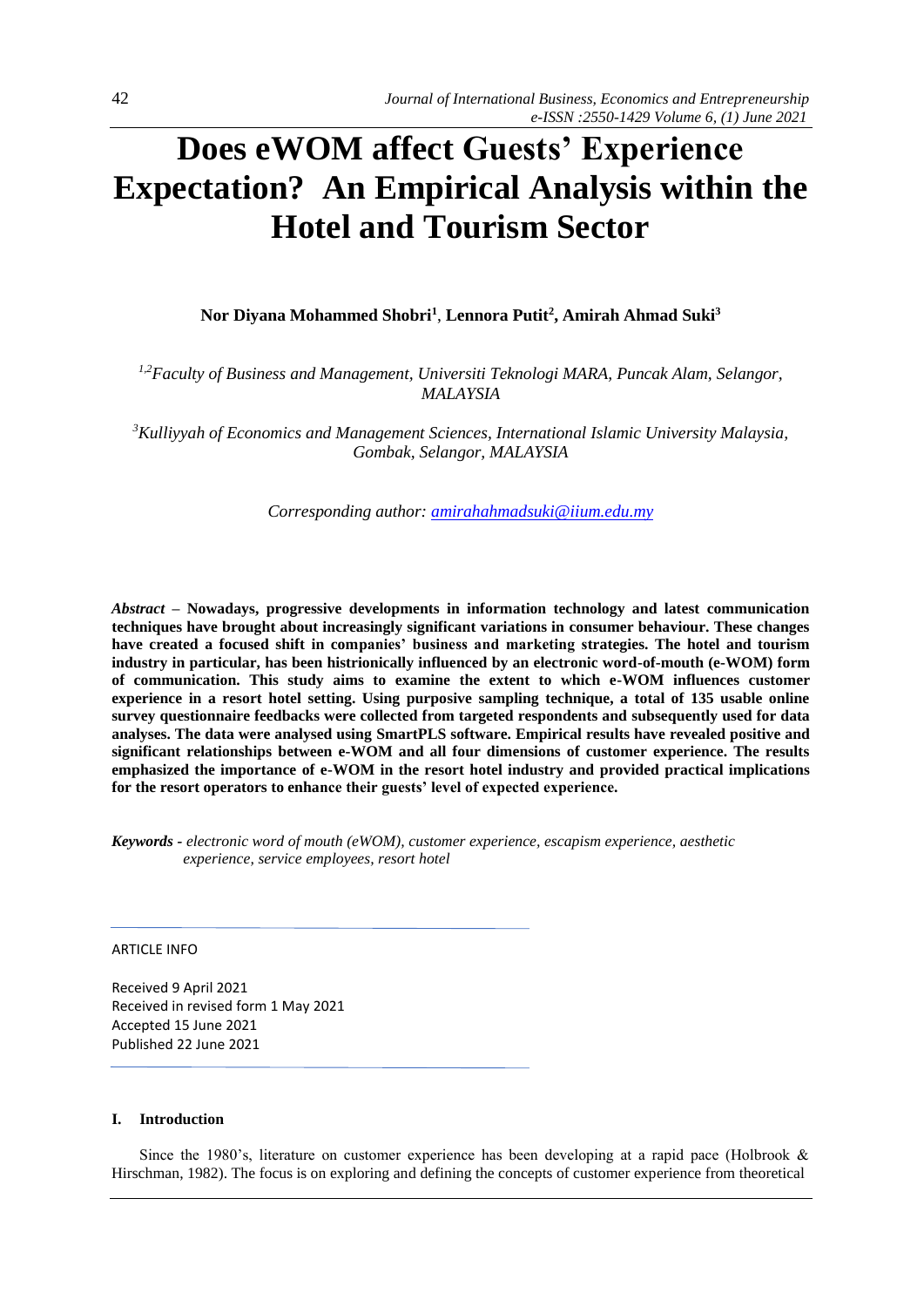perspectives which, in turn, have been widely researched in the marketing domain. In time, this unique idea of customer experience concept has finally been getting its deserved attention from practitioners and thus recognized as a distinctive theoretical contribution to the academic literature. Over the recent years, experience has also paved its way in the tourism industry such as hotels and holiday resorts because it is viewed as an experience-intensive industry. In other words, travellers are looking for unique, individualized, hedonistic, integrated, and outstanding quality of hospitality experience, as well as fulfilling their expectations and personal needs (Hashim, Haque & Wahab, 2015). Although experiences have attracted considerable interests in recent years, the tourism industry is still facing major challenges in creating and managing these experiences (Cetin & Dincer, 2014; Bolton, McColl-Kennedy, Cheung, Gallan, Orsingher, Witel & Zaki, 2018; Batra, 2019). As such, further studies are continually needed to understand customer experience (Vesci, Conti, Rossato & Castellani, 2020), and examine their influencing factors, particularly, in a tourism industry (Almohaimmeed, 2020).

There are several empirical studies being conducted to examine factors that influence customer experience (Blázquez, 2014; Hanif & Gafar, 2017; Ren, Wang & Lin, 2016). However, these current studies did not examine how online or electronic word-of-mouth (eWOM) could be a potential factor towards influencing customer experience, specifically in a resort hotel context. The decision on a resort hotel's location is an important factor to be considered when travellers are involved in the trip planning process. In an attempt to evaluate the suitability of resorts to stay, travellers will review the advice amongst other travellers from various technological platform sources such as social media, travel blogs, forums and travel review sites (Pourabedin & Migin, 2015). It is believed that having an eWOM presence could provide some ideas and thoughts in every traveller's mind towards the resort's stay experience (Gavilan, Avello & Martinez-Navarro, 2018) and thus, would assist them in their respective purchase decisions. Therefore, the main objective of this study is to examine the influence of eWOM on customer experience in a Malaysian resort hotel context.

### **II. Literature Review**

#### *Customer Experience*

Customer experience is a determining strategy in making customers feel the effect of services that have been provided by every business firm. Appropriate management of customer experience by business organizations can lead customers into advocates, upon which long-term competitive advantage and profitability can be subsequently achieved. Customer experience plays a crucial role in various contexts including the resort sector. This is because customers not only purchase products and services, but they also pay for the experience achieved. Since customers can get the same products or services from other competitors, thus experience becomes an added value. This is supported by Wong (2013) who mentioned that services are intangible, and it is difficult to be described compared to tangible goods. Only service experience can enhance a customer's memorable experience.

Holbrook and Hirschman (1982) are among the scholars who made the first attempt to introduce the role of emotion on consumer behavior. These scholars argued that, apart from being rational, consumers are also involved in the state of hedonic consumption. They viewed hedonic consumption as a personal outcome resulting from the feeling of fun, playfulness, increased arousal, perceived freedom, fantasy and escapism. Subsequently, the unique idea of customer experience concept has been getting attention from practitioners and was recognized as a distinctive theoretical contribution to the academic literature. As a result of this development in literature, the managerial concept has been introduced and emerged as in both the marketing and management literatures, such as experiential and/or experience marketing (Schmitt, 1999; Tynan & McKechnie 2009), customer experience management (Verhoef, Lemon, Parasuraman, Roggeveen, Tsiros, & Schlesinger, 2009) and experience design (Pullman & Gross, 2004; Skard, Nysveen, & Pedersen, 2011).

The idea of experiential marketing has developed into another new paradigm of customer experience. For instance, Pine and Gilmore (1998) introduced the concept of Experience Economy. This concept argues that firms that offer commodities, products and services only to their customers are no longer relevant. In fact, it must be complemented with memorable experience. In other words, these authors argued that, besides customers purchasing functional benefits, they also seek memorable experience from businesses. The memories are viewed as a product and customers are willing to pay for it. In this concept, Pine and Gilmore (1998) suggested that experiences can be characterized by two levels - level of customer participation and the environmental relationship (Figure 1.0). The level of customer participation views customers as passive participants and active participants. Passive participants reflect a condition whereby the customers become observers only with no real involvement in the experience stage, whereas active participants view customers as active and fully engaged in the experience.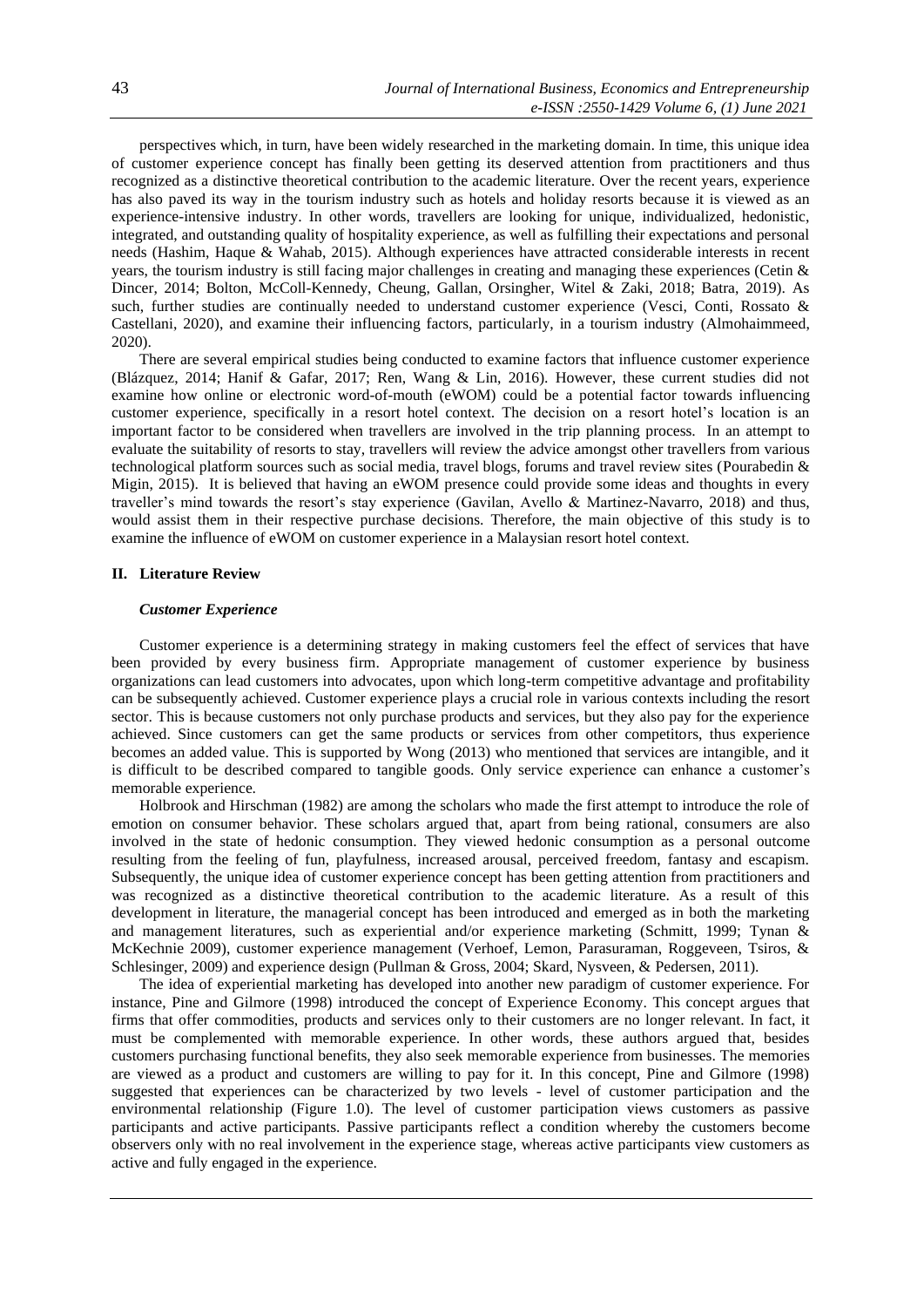

Figure 1.0: Realms of Experience *Source*: Pine & Gilmore (1998)

On the other hand, environmental relationship level views customers' connection with the experience. It ranges from absorption and immersion. Pine and Gilmore (1998) further illustrated their concept into four (4) realms (that is, entertainment, educational, escapism and aesthetic). The entertainment realms describe customers as passive participants and absorption attitude, while educational realms view customers as active participants and immersed approach. On the contrary, escapist realm is a blend of entertainment and educational realm, whereas aesthetic realm illustrates the customers as active participants, but with little or no immersion in the surrounding. These scholars further argued that the combination of all four realms will lead towards flourishing customer experience. They described entertainment experience as an individual being aroused with feelings of fun, pleasure and relaxation. This will happen when the individual is involved in any sort of activities, such as listening to music.

In an educational-based experience, Pine and Gilmore (1998) explained that an individual will engage their mind to enhance their knowledge and skills. As for the esthetical experience, individuals will stimulate their senses by enjoying the environment. The last dimension proposed in the Experience Economy concept is escapism experience. This dimension refers to an individual's desire to escape from their daily routine stressfulness at home and office. In the tourism context, Mahdzar, Saiful Raznan, Ahmad Jasmin & Abdul Aziz (2020) has explored visitors' experience and satisfaction in a rural tourism destination by adopting the Four Experience Economy. The finding shows a positive relationship between the four realms of experience economy; visitors with aesthetics' experience has the highest means, followed by escapism, education and entertainment.

From a dissimilar perspective, Wong (2013) suggested that functional and emotional attributes should be combined. Functional attributes are described as tangible or actual functions of products or services, whereas emotional attributes refer to the sensorial aspects that stimulate customer's experience such as sound, smell, sight, taste and environment (Berry, Carbone & Haeckel, 2002). Thus, Wong (2013) proposed dimensions of customer experience by blending both functional (e.g. service environment such as amenities, decoration, signs, symbols and service convenience such as location, parking, operating hours) and emotional experience (e.g. an interaction between customers and service employees and hedonic service, such as pleasure, fun, and excitement). Furthermore, Shobri, Putit and Fikry (2018) posited that both concepts are relevant and useful in conceptualizing guest experience in a resort setting.

There are various definitions of experience depending on the situation and grounds of experience. Gentile, Spiller, and Noci (2007: p. 397) describe customer experience as "…the customer experience originates from a set of interactions between a customer and a product, a company, or part of its organization, which provoke a reaction". According to Pine and Gilmore (1998), experience involves personal characters which exist only in the mind of individuals who have been engaged at emotional, physical, intellectual as well as spiritual levels. Meyer and Schwager (2007) however stated that customers would respond to any direct or indirect contact with a company. Direct contact generally occurs during both product or service purchase and usage stage, whereas indirect contact most often involves unexpected interactions with representatives of a company's products or service. Based on these definitions, experience thus varies accordingly. Many scholars interpret the concept of customer experience differently. There are different characteristics of customer experience during consumption. It involves the mixture of rational, emotional, physical, sensory, and social interaction.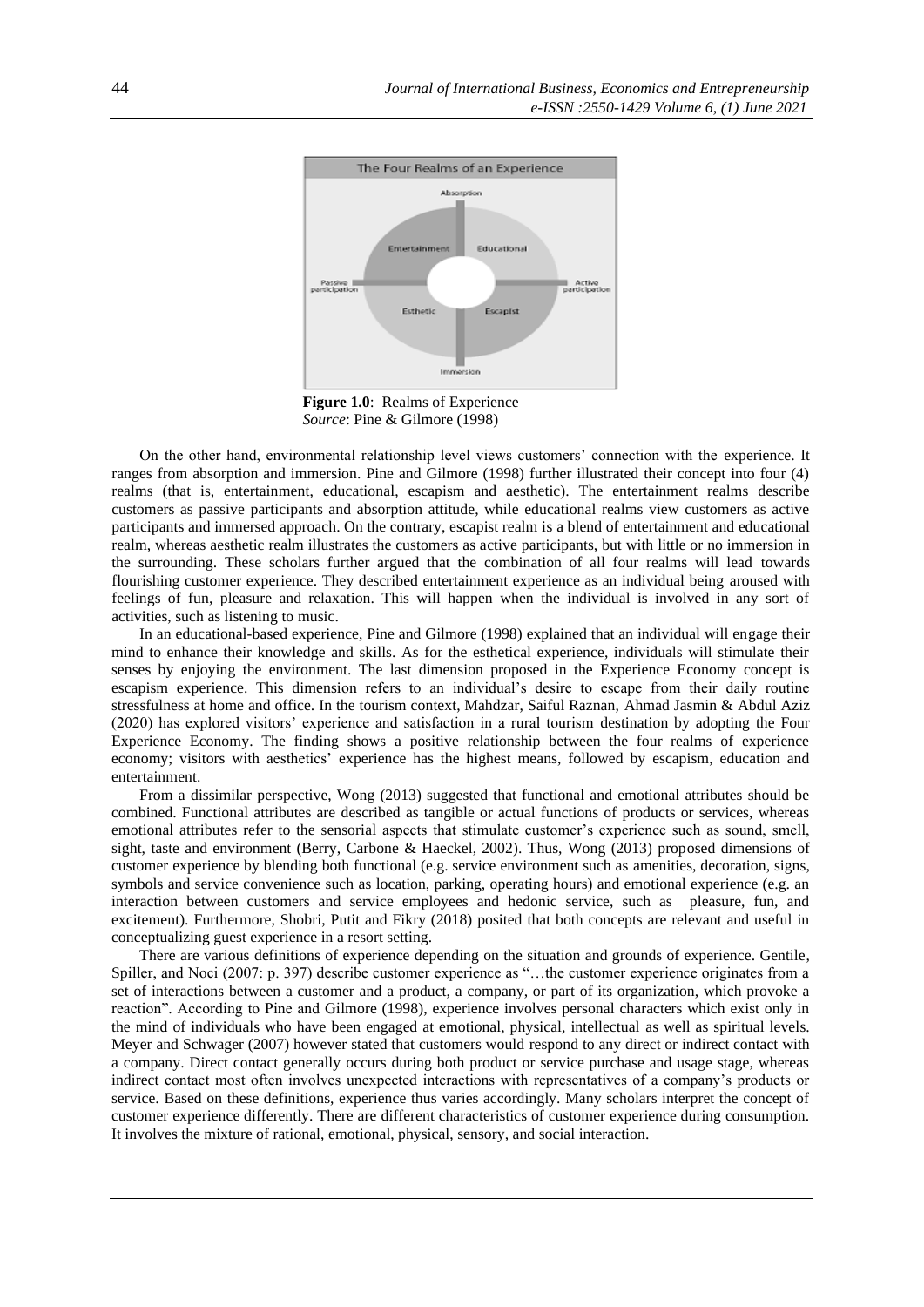# *Factors Influencing Customer Experience*

Extensive literature has focused on identifying factors that influence customer experience. Hanif and Gafar (2017) suggest service interface, retail atmosphere and assortment as determinants of customer experience in a retail environment. In investigating the determinants of customer experience in the telecom industry, Subramanian and Palaniappan (2016) propose service delivery, network performance, customer care culture, marketing promotions and communication, and brand value and brand image that would create positive customer experience. In an attempt to better understand the customer experience concept, Jaiswal and Singh (2020) analysed this issue in online purchase context. The authors found that economic value, customization, post-purchase experience and customer services are the major factors to which customers evaluate their overall online experience.

In the context of tourism and hospitality, various studies have examined the factors influencing customer experience. For example, a study by Giddy and Webb (2016) investigates relative strength and nature of environment as the factors influencing experience in adventure tourism. Another study by Åstrøm (2017) identified that name, employee interaction and lighting were found to be the most important drivers for the customer experience in a cruise setting. Furthermore, Kempiak, Hollywood, Bolan and Mcmahon-beattie (2017) suggested that in heritage attractions context, audio and visual communication, atmospherics, on-site engagement, information, and heritage preservation were the most influential factors influencing experience during a visit. Moliner, Monferrer, Estrada and Rodriguez (2019) analysed this issue in a tourist accommodation context. They identified that environmental sustainability and customer experience in the hospitality industry can be demonstrated. A recent study in culinary tourism by Kaushal and Yadav (2020) found that food, hygiene and cleanliness, tour guide, customization, locations of food tastings, infrastructure and facilities, digital presence and brand perception were identified as key factors in determining experience.

Based on the literature review, it has been revealed that limited studies were conducted to examine online word-of-mouth (eWOM) as a factor in influencing customer experience. Having the presence of eWOM is believed to provide some ideas and thoughts in every customer's mind towards such an experience (Gavilan, Avello & Martinez-Navarro, 2018) and thus, could assist travellers in their respective purchase decisions. Similarly, Plotkina, (2019) also agreed that eWOM tends to enhance customers' cognitive effort and lead to high purchase intention. Therefore, this study intends to examine the influence of eWOM on customer experience in Malaysian resort context.

#### *Online Word-of-Mouth (eWOM) and Customer Experience*

Over the past decades, many marketers have tended to focus on the traditional marketing tools, such as advertisement, sales promotion, telemarketing, public relation, and personal selling as their strategies. However, recent literature revealed that WOM has become the most powerful method in influencing consumer behaviour. Harrison-Walker described WOM as "informal, person-to-person communication between a perceived noncommercial communicator and a receiver regarding a brand, a product, an organization, or a service" (Harrison-Walker, 2001 p. 63). Growth of network technologies and their easy usage have transformed the traditional person-to-person communication into network medium (eWOM).

Nowadays, it is very common for customers to seek other people's opinions or recommendations from the Internet (Wang, Wang & Wang, 2018). This is because consumers who make WOM recommendations do not have personal interests in a brand, product, or service respectively. Thus, individuals who review the recommendations will put high credibility on it (Hussain, Jafar, Ilyas, Mustafa & Jianzhou, 2018). WOM plays an important role in the tourism and hospitality industry (Durmaz & Yüksel, 2017). It has also been revealed that positive word of mouth (WOM) communication was one of the factors that influence customers to choose and remain faithful to a service provider (e.g. Putit & Abdullah, 2019)

Service is relatively difficult for individuals to pre-purchase as it is high in experience (Chang. Jrmg & Abdul Hamid, 2013). For instance, a customer may not be able to pre-purchase a room offered by a resort as he/she needs to pay for the room and stay in order to evaluate the room's quality and experience of staying at the resort. Therefore, WOM communication is relevant within the hospitality and tourism context in an attempt to assist people with their travel decisions (Yan, Zhou, & Wu, 2018). In lieu of the above, this present study shows that customers, who read positive comments, opinion and experience of others about particular resorts, may believe that the resorts are generally good. According to Chan, Hsiao & Tang, (2017), eWOM information regarding resort experience helps guests form a mental image of the resort's real situation, to which it could reduce risks and uncertainties about their future travel. In other words, eWOM is believed to give some ideas and thoughts in a customer's mind towards the experience. Hence, this study hypothesized the followings: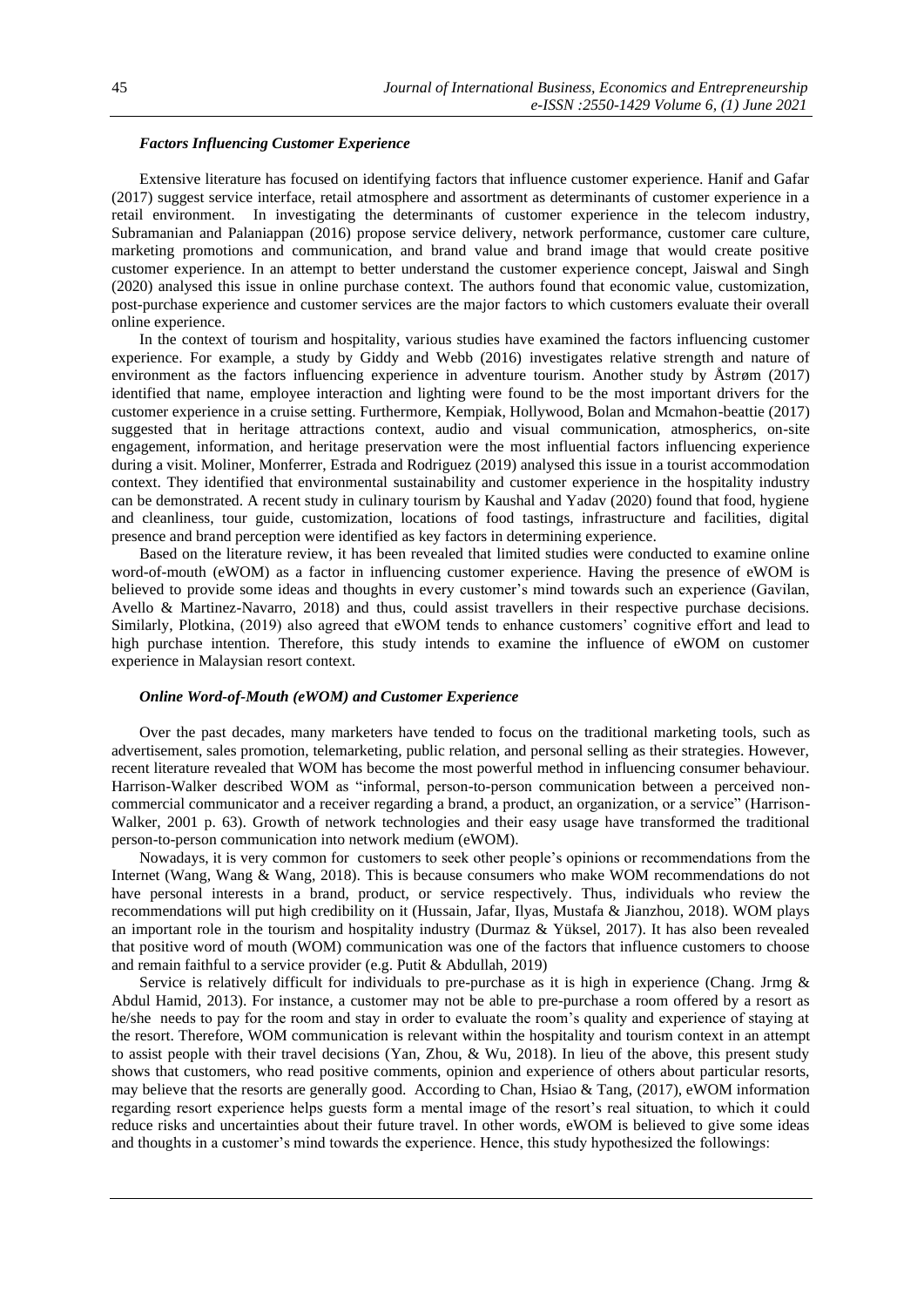*H1: eWOM has a significant influence on escapism experience. H2: eWOM has a significant influence on aesthetic experience. H3: eWOM has a significant influence on service employees. H4: eWOM has a significant influence on the environment*.



 *Source*: Developed for this study

# **III. Methodology**

## *Research Instruments*

As mentioned earlier, the main objective of this study is to examine the influence of eWOM on customer experience within a resort context. In order to achieve this objective, eWOM was measured by adopting four items from the literature (Almana & Mirza, 2013; Cheung, Lee & Rajohn, 2008). As for customer experience dimensions, the measurement scale was also adopted from the literature (Wong, 2013; Donelly, 2009; Cetin & Dincer, 2014); Ali, Hussain & Ragavan, 2014; Oh et al. 2007); Jing, 2010). This scale includes 23 items related to the four experience dimensions: service environment, service employee, esthetic and escapism. The survey was in the form of a structured questionnaire consisting of three parts. The first part captured the respondent's profile. The second part captured on eWOM and the last part captured on customer experience.

#### *Sampling and Data Collection*

This study has adopted a purposive sampling method in determining its targeted sampled respondents. These respondents were qualified to participate online upon answering the initial screening questions of having stayed at any resort hotels in Malaysia over the past two years prior to the data collection period. Using an online survey questionnaire approach, data were distributed to 200 targeted respondents via Facebook's WhatsApp Messenger platform. Distributing questionnaires through an internet assistance is a common practice for some researchers in the field of hospitality and tourism (Han, Hsu & Lee, 2009).

Since the survey questionnaires were distributed online during the country's movement control order (MCO) phase amidst the Corona Virus or COVID 19 global pandemic, the population number in this research is unknown. Hence, the sample in this study was expected with a minimum of 100 respondents. Based on Roscoe's rule of thumb, in determining a proper research, the sample size is between 30 and 500 respondents (Roscoe, 1975). As such, a minimum sample size of 100 was sufficient based on Roscoe's idea. When the population is unknown, Roscoe's rule is the best technique to define the sample size for the study (Hanif & Gafar, 2017).

## **IV. Data Analysis and Finding**

#### *Demographic Profile of Survey Respondents*

Respondents who completed the survey reached 135 feedbacks and all data were validated to be analysed in the study using Partial Least Squares structural equation modelling method (PLS-SEM). Table 1 provides a frequency analysis of the demographic profiling of respondents. Upon examination of these respondents  $(n=135)$ , the result indicated that the majority of them were female (67%; n=90), as compared to male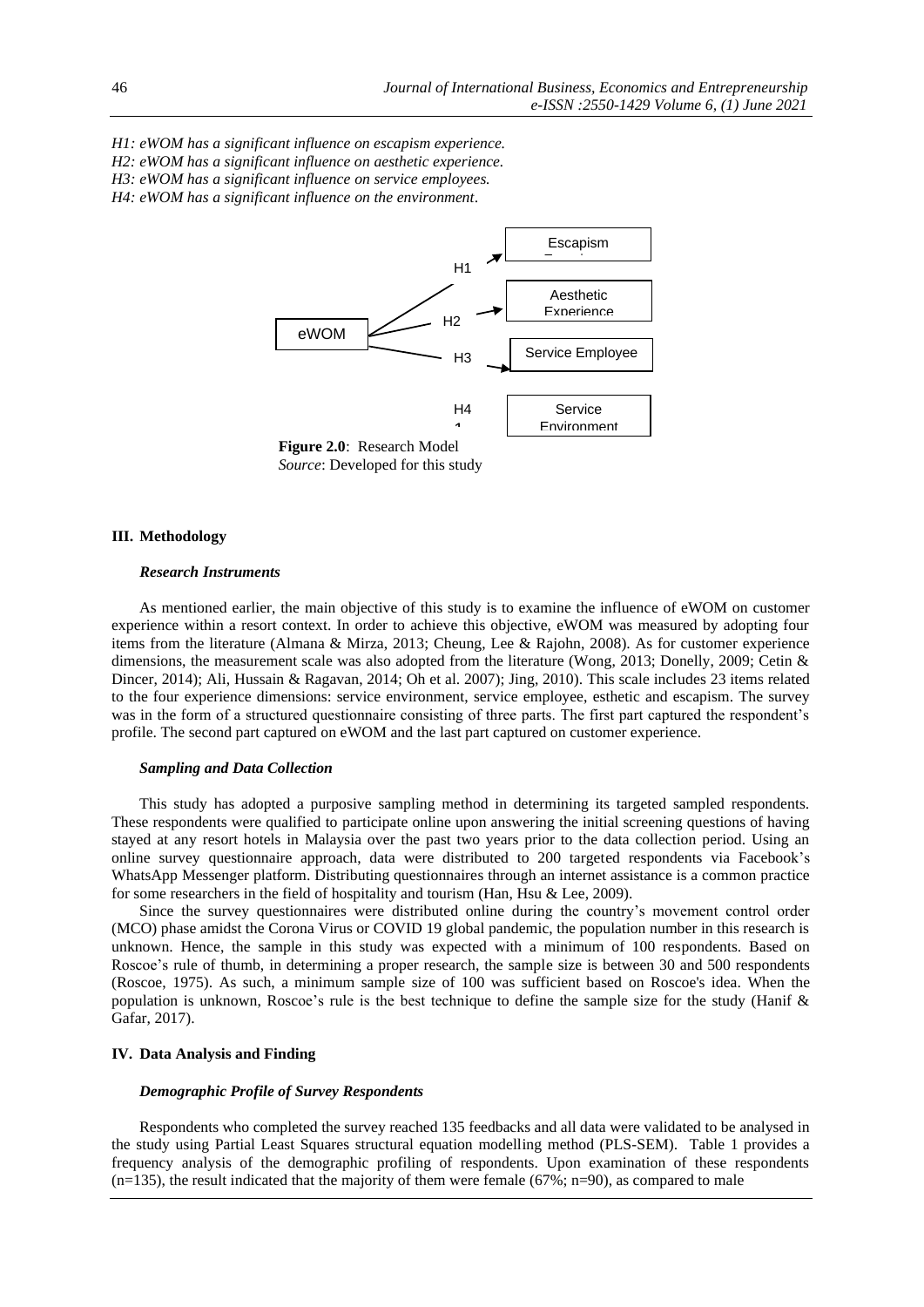respondents. In the case of age, most of the respondents were between age 36 to 45 years old (33%; n=44) and the rest are as stated in Table 1.0. In terms of marital status, most of the respondents were married (64 %; n=87) as compared to the rest. Most of the respondents were public sector employees (23%; n=31), followed closely by those employed in the private sector (17%;  $n=23$ ) and others as illustrated in Table 1.0

| <b>Profile</b>             | <b>Descriptive Profile</b>         | Percent      | Frequency $(n=135)$      |
|----------------------------|------------------------------------|--------------|--------------------------|
| Gender                     | <b>Female</b>                      | 67           | 90                       |
|                            | Male                               | 33           | 45                       |
| Age                        | 18 - 25 years old                  | 14           | 19                       |
|                            | $26 - 35$ years old                | 29           | 39                       |
|                            | $36 - 45$ years old                | 33           | 44                       |
|                            | $46 - 55$ years old                | 18           | 24                       |
|                            | $56 - 65$ years old                | 6            | 9                        |
|                            | 66 and above                       | $\mathbf{0}$ | $\boldsymbol{0}$         |
| <b>Level of Education</b>  | High school/diploma level or lower | 24           | 33                       |
|                            | Undergraduate level                | 24           | 33                       |
|                            | Postgraduate level                 | 51           | 69                       |
| <b>Marital Status</b>      | Single                             | 34           | 46                       |
|                            | <b>Married</b>                     | 64           | 87                       |
|                            | Divorced                           | 1            | 1                        |
|                            | Widowed                            | 1            | 1                        |
| <b>Occupational Status</b> | <b>Public Sector</b>               | 23           | 31                       |
|                            | Private Sector                     | 17           | 23                       |
|                            | Retiree                            | 3            | $\overline{\mathcal{A}}$ |
|                            | Self-employment                    |              | 3                        |
|                            | Unemployed                         | 3            | $\overline{4}$           |
|                            | Student                            | 11           | 15                       |
|                            | Others                             | 41           | 55                       |

**Table 1.0**: Demographic Profile of Respondents

### *Measurement Model*

The measurement model was evaluated through convergent validity and discriminant validity. The convergent validity was verified by the factor loadings, average variance extracted (AVE), and construct reliability (CR), with a minimum value of 0.7, 0.5 and 0.7 respectively (Hair et al., 2017). It is presented in Table 2.0, to which all the standardised loading factors were greater than 0.7. It was also recorded that the AVE values obtained were between 0.633 and 0.863. Similarly, the CR items were within the range of 0.905 to 0.950 (Hair, Hult, Ringle & Sarstedt, 2017). The convergent validity of these constructs was thus deemed adequate.

Fornell and Larcker (1981) criterion and Heterotrait-monotrait (HTMT) criterion (Henseler, Hult, Ringle & Sarstedt, 2015) were used to assess discriminant validity. Fornell and Larcker (1981) criterion was examined by comparing the square root of the AVE with the correlations between the constructs. As displayed in Table 3, all square roots of AVE (diagonal values) were greater than the correlation coefficients between the constructs (offdiagonal values), hence suggesting that discriminant validity was adequate. In contrast, HTMT can be assessed by comparing the values obtained with the required threshold of HTMT.85 (Kline, 2016) or HTMT.90 (Gold, Malhotra & Sagars. 2001) and HTMT inference did not contain value 1. Table 4.0 illustrated that all values passed the HTMT.90 and the HTMT inference criterion, thus indicating that discriminant validity was established. It was further discovered that the collinearity problem did not exist with all the VIF values for independent variables less than 5 as shown in Table 5.0 (Hair et al., 2017).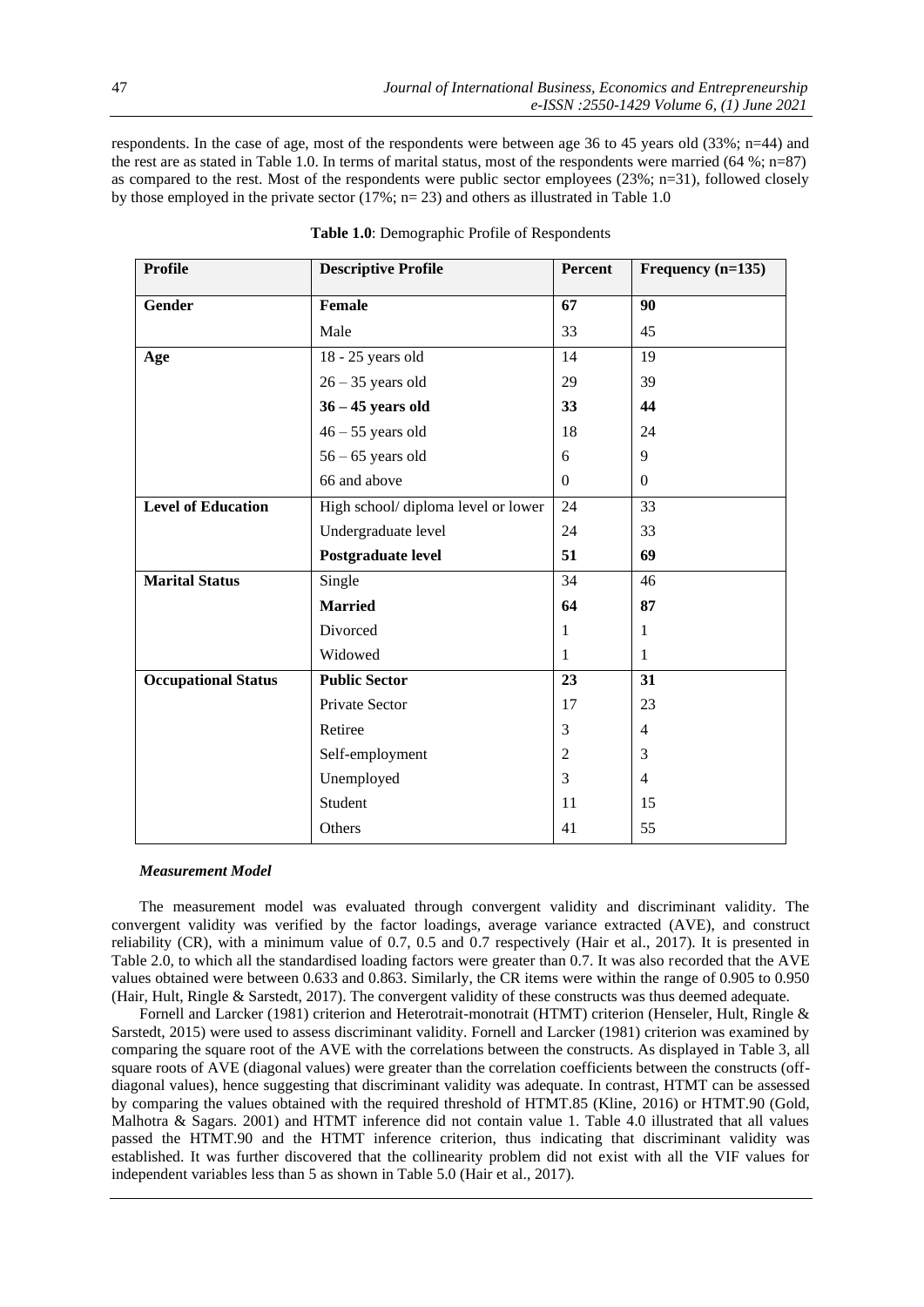| <b>Construct</b>           | <b>Items</b>      | Loading | CR    | <b>AVE</b> |
|----------------------------|-------------------|---------|-------|------------|
|                            |                   |         |       |            |
| eWOM                       | EWOM1             | 0.920   | 0.950 | 0.863      |
|                            | EWOM2             | 0.952   |       |            |
|                            | EWOM3             | 0.916   |       |            |
| <b>Escapism Experience</b> | ESC1              | 0.777   | 0.934 | 0.741      |
|                            | ESC <sub>2</sub>  | 0.808   |       |            |
|                            | ESC <sub>3</sub>  | 0.930   |       |            |
|                            | ESC <sub>4</sub>  | 0.900   |       |            |
|                            | ESC <sub>5</sub>  | 0.884   |       |            |
| Aesthetic Experience       | EST1              | 0.903   | 0.905 | 0.706      |
|                            | EST <sub>2</sub>  | 0.885   |       |            |
|                            | EST <sub>3</sub>  | 0.824   |       |            |
|                            | EST <sub>4</sub>  | 0.739   |       |            |
| Service Employee           | SEMP1             | 0.831   | 0.943 | 0.733      |
|                            | SEMP <sub>2</sub> | 0.900   |       |            |
|                            | SEMP3             | 0.876   |       |            |
|                            | SEMP4             | 0.850   |       |            |
|                            | SEMP5             | 0.881   |       |            |
|                            | SEMP <sub>6</sub> | 0.795   |       |            |
| Service Environment        | SENV1             | 0.840   | 0.940 | 0.633      |
|                            | SENV2             | 0.860   |       |            |
|                            | SENV3             | 0.827   |       |            |
|                            | SENV4             | 0.817   |       |            |
|                            | SENV5             | 0.898   |       |            |
|                            | SENV <sub>6</sub> | 0.738   |       |            |
|                            | SENV7             | 0.771   |       |            |
|                            | SENV8             | 0.751   |       |            |

**Table 2.0**: Measurement Model

**Table 3.0:** Discriminant Validity using Fornell– Larcker Criterion

| <b>Construct</b>           |       | $\mathbf 2$ | 3     | 4     |       |
|----------------------------|-------|-------------|-------|-------|-------|
|                            |       |             |       |       |       |
| <b>Escapism Experience</b> | 0.861 |             |       |       |       |
| Aesthetic Experience       | 0.800 | 0.840       |       |       |       |
| Service Employee           | 0.666 | 0.762       | 0.856 |       |       |
| Service Environment        | 0.702 | 0.738       | 0.767 | 0.814 |       |
| eWOM                       | 0.490 | 0.557       | 0.584 | 0.603 | 0.929 |

# **Table 4.0:** Discriminant Validity using HTMT Criterion

| <b>Construct</b>           |       |       |       |       |
|----------------------------|-------|-------|-------|-------|
|                            |       |       |       |       |
| <b>Escapism Experience</b> |       |       |       |       |
| Aesthetic Experience       | 0.885 |       |       |       |
| Service Employee           | 0.716 | 0.839 |       |       |
| Service Environment        | 0.752 | 0.814 | 0.825 |       |
| eWOM                       | 0.532 | 0.617 | 0.631 | 0.644 |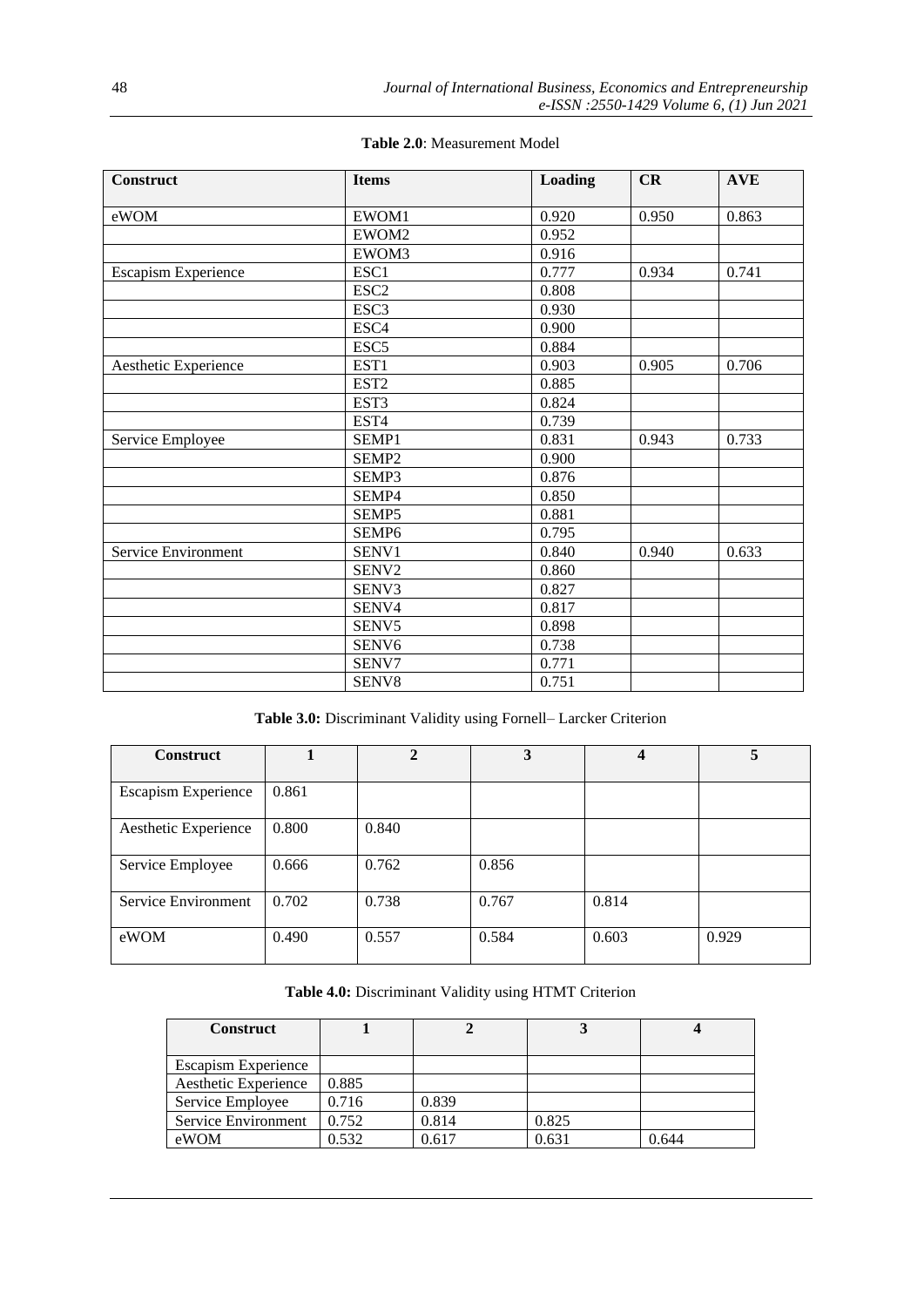# *Structural Model*

Table 5.0 demonstrates the structural model that was performed using a bootstrapping procedure with a resample of 5,000 based on the suggestion made by Hair et al. (2017). The results revealed that the  $R^2$  value for escapism experience was 0.243; aesthetic experience was 0.313; service employee was 0.336; and service environment was 0.362. The results correlated with Chin's (1998) guideline, to which a model is classified as being substantial (0.67), moderate (0.33), and weak (0.19). Accordingly, escapism experience, aesthetic experience, service employee and service environment can be described as moderate. All paths tested in the structural model (Figure 3.0) were significant with the t-values of H1a, H1b, H1C and H1d greater than the critical value of 1.96. It was further discovered that eWOM has a positive effect on escapism experience, aesthetic experience, service employee and service environment. Additionally, all effect sizes  $(f^2)$  were greater than 0.02 in this study (Cohen & Cohen, 1983).

| <b>Hypotheses</b> | Relationship                                      | Std.<br><b>Beta</b> | Std.<br><b>Error</b> | <i>t</i> -values | <b>Decision</b> | $\mathbf{R}^2$ | f <sup>2</sup> | <b>VIF</b> |
|-------------------|---------------------------------------------------|---------------------|----------------------|------------------|-----------------|----------------|----------------|------------|
| H <sub>1</sub> a  | $eWOM \rightarrow$<br>Escapism<br>Experience      | 0.491               | 0.084                | 5.837            | Supported       | 0.243          | 0.317          | 1          |
| H1 <sub>b</sub>   | $eWOM \longrightarrow$<br>Aesthetic<br>Experience | 0.560               | 0.081                | 6.926            | Supported       | 0.313          | 0.457          | 1          |
| H1c               | $eWOM \rightarrow$<br>Service<br>Employee         | 0.584               | 0.073                | 8.046            | Supported       | 0.336          | 0.517          | 1          |
| H1d               | $eWOM$ —<br>Service<br>Environment                | 0.605               | 0.089                | 6.820            | Supported       | 0.362          | 0.579          | 1          |

| Table 5.0: Results of Partial Least Square |  |
|--------------------------------------------|--|
|--------------------------------------------|--|

Note: Critical t-values. \*\*2.58 (P<0.01); \* 1.96 (P<0.05)



 **Figure 3.0:** Structural Model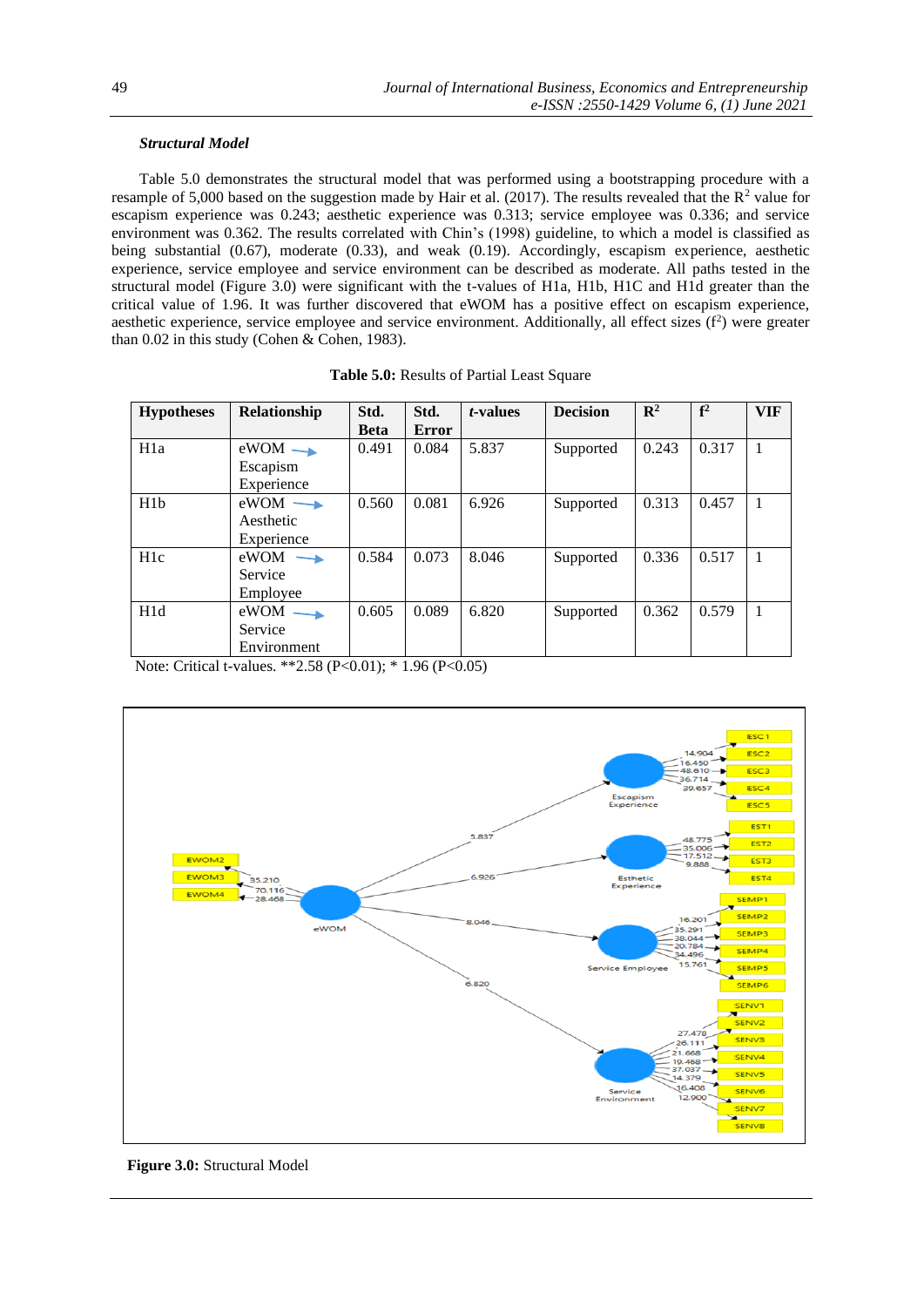# **V. Discussion and Conclusion**

In essence, the findings in this study have highlighted the fact that eWOM is a good predictor of guest experience expectation (i.e. escapism experience, aesthetic experience, service employee and service environment) within the Malaysian resort context. This finding is consistent with that reported by Bansal and Voyer (2000). The authors found that eWOM communication would form some expectations towards a service experience. Similarly, Lu and Stepchenkova (2015) described that the information which has been shared by others on the Internet benefits the users based on reading other people's experience and opinions. In addition, Chan et al. (2017) claimed that online reviews on hotel experience help guests form a mental image on the real situation of the hotel, which could reduce risks and uncertainties about their future travel. The review acts as a photograph in the guests' mind to describe the hotel's service and environment.

The above findings may also be influenced by online reviews posted on the Internet by the experienced guests (e.g. Tripadvisor), in which the reviews focused on specific experience (e.g. service environment, service employee, esthetic experience and escapism experience). According to Sparks and Browning (2011), the online reviews on hotel or resort are categorized into two dimensions namely, the hotel's core features (e.g. service environment), and interpersonal service shortcomings (e.g. service employee). In other words, most respondents shared their experience with regards to the hotels or resorts' core functions (e.g. rooms, cleanliness, and facilities) and customer service (e.g. pleasant interactions with the resort employees) on the Internet. In a similar vein, Cetin and Dincer (2014) found that the hotel's physical environment is related to eWOM. In other words, most respondents shared their experiences with others regarding a hotel's physical environment.

Besides sharing experience on the service environment and service employees, Simpson and Siguaw (2008) suggested that place satisfaction also encourages people to share this experience with others. Place satisfaction refers to a condition where the visited place offers relaxation, comfort and rest environment which are deemed relevant in a resort context. Vuuren and Slabbert (2011) in their study on travel motivation found that the main factors that encourage people to visit resorts are to escape from their surrounding environment and to have a rest on a holiday. Thus, these two statements suggest that sharing escapism experience during resort stay with others is important since it is one of the traveller's motivational factors.

Based on the above discussion, it can be concluded that the positive and significant relationship between eWOM and guest experience (i.e. service environment, service employee, aesthetic experience and escapism experience) are evidenced by the fact that online reviews provide valuable information about resort experience and help people in their travel decision-making. In addition, this study also revealed that online reviews made by experienced guests are reliable. In other words, the reviews are trustworthy as indicated by the positive and significant relationship between eWOM and guest experience. This is in line with the claims in a previous study that eWOM is a trustworthy source that potentially influences consumers' purchase intentions (e.g. Baber, Ramayah, Malik, Sadiq, Islam and Sajjad, 2016).

The researchers can therefore argue that eWOM is an important predictor of guest experience expectation. As the finding shows, eWOM plays a main role in developing service employee experience. In this study, service employees are being referred to during guests' interactions with the staff. The finding indicates that staffs' personal care, knowledge, willingness to help and level of friendliness has a heavier weightage. As such, Malaysian resort operators should enhance the staffs' knowledge, skills, motivation, incentives, training, and commitment to ensure that the latter could provide greater service employee experience. Hence, guests will be able to share their positive experience with others on the Internet.

The findings further reveal that eWOM plays a greater role in developing aesthetic experience. Aesthetic experience reflects both interior architecture and landscaping that can stimulate the guests' aesthetic senses during their stay at the resort. In view of this, Malaysian resort operators can enhance their guests' aesthetic experience through innovations in the resorts' architecture design, landscape, lobby and room layout, and facilities. For example, these innovations can include lush greenery with a distinctive waterfall, stunning infinity rooftop pools overlooking the city skyline, indulgent massages in pool cabanas, and sky gardens for pure rejuvenation. Despite the above discussion, several limitations were observed in this study. A quantitative approach was only identified herewith in regards to this study. Future research could be enhanced by undertaking a qualitative study in an attempt to identify richer data. Sampled population could be further generalized by taking into considerations of the origins of tourist nationalities, including foreign travellers.

#### **Acknowledgements**

The authors gratefully acknowledge the assistance of Universiti Teknologi MARA, Shah Alam, Selangor, MALAYSIA for the sponsorship of LESTARI grant (Ref No: 600-IRMI 5/3/ LESTARI (061/2019) for their overall research support in conducting this study.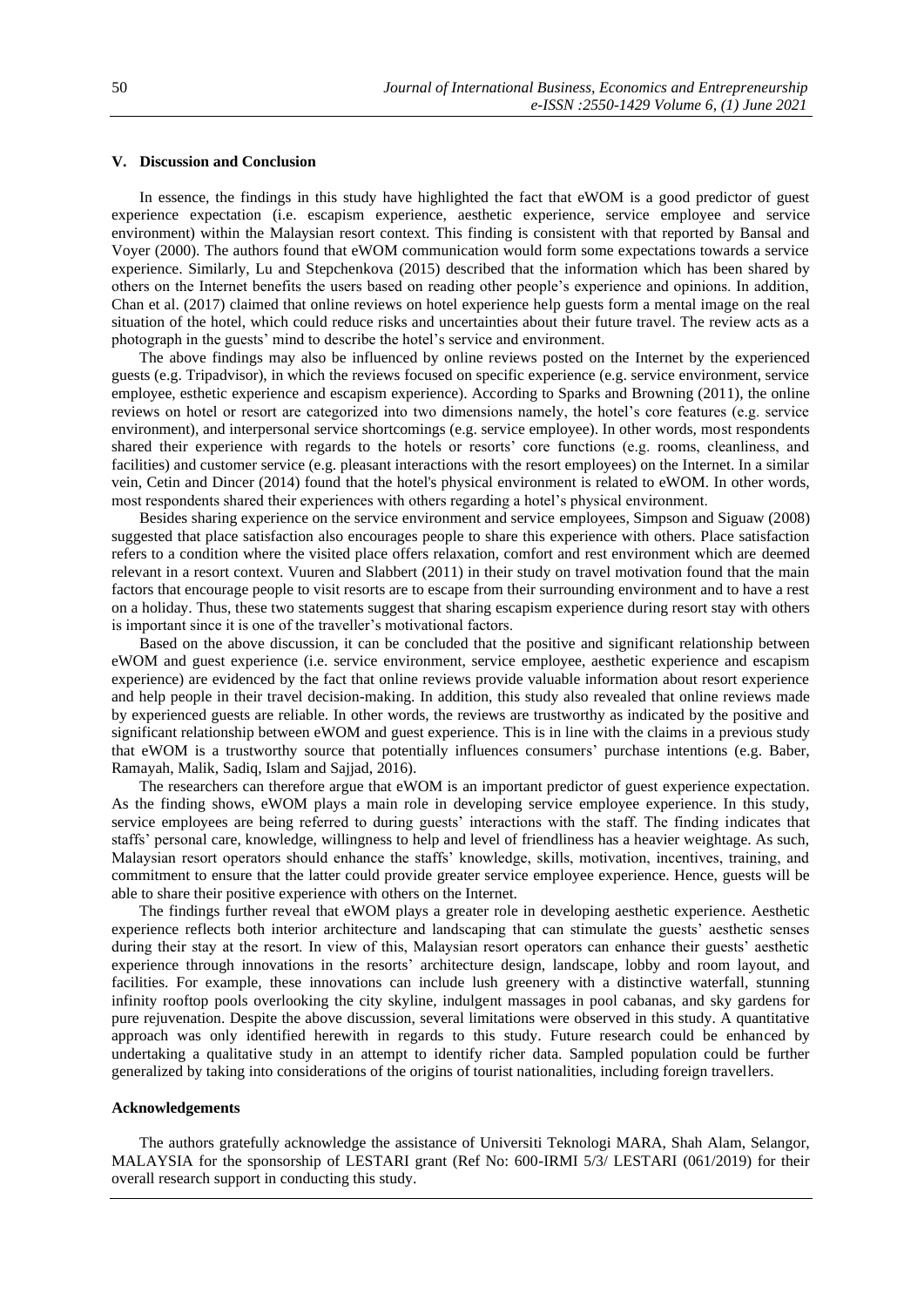# **References**

- Ali, F., Hussain, K., & Ragavan, N. A. (2014). Memorable customer experience: Examining the effects of customers' experience on memories and loyalty in Malaysian resort hotels. *Procedia Social and Behavioral Sciences*, *144*, 273-279.
- Almana, A. M., & Mirza, A. A. (2013). The impact of electronic word of mouth on consumers purchasing decisions. *International Journal of Computer Applications, 82*(9), 23–31.
- Almohaimmeed, B. (2020). The impacts of brand experiences on customer satisfaction and electronic word of mouth. *Business: Theory and Practice, 21*(2), 695–703.
- Åstrøm, J., K. (2017). Theme factors that drive the tourist customer experience*. International Journal of Culture, Tourism and Hospitality Research, 11(*2). 125-141.
- Baber, A., Ramayah, T., Malik, M. I., Sadiq, B., Islam, S., & Sajjad, M. (2016). Online word-of-mouth antecedents, attitude and intention-to-purchase electronic products in Pakistan*. Journal Telematics and Informatics, 33*(2), 388-400.
- Bansal, H. S., & Voyer, P. A. (2000). Word-of-mouth processes within a services purchase decision context. *Journal of Service Research, 3*(2), 166–177.
- Batra, M. M. (2019). Customer Experience: Trends, challenges, and managerial issues. *JCS, 27*(2), 138–152.
- Berry, L. L., Carbone, L. P., & Haeckel, S. H. (2002). Managing the total customer experience. *MIT Sloan Management Review, 43*(3), 85–89
- Blázquez, M. (2014). Fashion shopping in multichannel retail: The role of technology in enhancing the customer experience. *International Journal of Electronic Commerce, 18*(4), 97–116.
- Bolton, R. N., McColl-Kennedy, J. R., Cheung, L., Gallan, A., Orsingher, C., Witell, L., & Zaki, M. (2018). Customer Experience Challenges: Bringing Together Digital, Physical and Social Realms. *Journal of Service Management, 29*(5), 776–808.
- Cetin, G., & Dincer, F. I. (2014). Influence of customer experience on loyalty and word-of-mouth in hospitality operations. *Anatolia: An International Journal of Tourism and Hospitality Research, 25*(2), 181–194.
- Chan, G. S. H., Hsiao, A. C., & Tang, I. L. F. (2017). Word of Mouth Communication Influence of Online Hotel Room Reservation Confirmation: Case Study of Individual Travellers in Hong Kong. *International*
- *Journal of Marketing Studies, 9*(3), 76-87. Chang, H. H, Jeng, D. J., & Abdul Hamid, M. R. (2013). Conceptualising consumers word-of-mouth behaviour intention: Evidence from a university education services. *Serv Bus*, (7), 17–35.
- Cheung, C. M., Lee, M. K. & Rabjohn, N. (2008). The impact of electronic word-of-mouth: the adoption of online opinions in online customer communities. *Internet Research, 18* (3), 229-247.
- Chin, W. W. (1998). Issues and opinion on structural equation modelling. *MIS Quarterly, 22*(1), 7-16.
- Cohen. J., & Cohen, P. (1983). *Applied multiple regression/correlation analysis for the behavioral sciences.* Lawrence Erlbaum: Hillsdale, NJ.
- Donnelly, M. (2009). Building Customer Loyalty: A Customer Experience Based Approach in a Tourism Context Research (Unpublished doctoral dissertation). Waterford Institute of Technology, Ireland.
- Durmaz, A., & Yüksel, M. (2017). The Effect of eWOM on Purchase Intention: Evidendence from e-Commerce Sites. *The Journal of Faculty of Economics and Administrative Sciences, 22*(1), 231–239.
- Fornell, C., Larcker, D.F. (1981). Evaluating structural equation models with unobservable variables and measurement error. *Journal of Marketing Research, 18*(1), 39–50.
- Gavilan, D., Avello, M., & Martinez-Navarro, G. (2018). The influence of online ratings and reviews on hotel booking consideration. *Tourism Management, 66*, 53–61.
- Gentile, C., Spiller, N., & Noci, G. (2007). How to Sustain the Customer Experience. *European Management Journal, 25*(5), 395–410.
- Giddy, J. K., & Webb, N. L. (2016). The Influence of the environment on adventure tourism: from motivations to experiences. *Current Issues in Tourism, 21*(18), 2124-2138.
- Gold, A. H., Malhotra, A. & Segars, A.H. (2001), Knowledge management: An organizational capabilities perspective. *Journal of Management Information Systems, 18*(1), 185-214.
- Han, H., Hsu, L., & Lee, L. (2009). Empirical investigation of the roles of attitudes toward green behaviors, overall image, gender, and age in hotel customers' eco-friendly decision- making process. *International Journal of Hospitality Management, 28*(4), 519- 528.
- Hanif, M., & Gafar, A. (2017). Determinants of customer experience creation in retail industry. *International Journal of Business, Economics and Law, 13*(2), 11–18.
- Hair, J. F., Hult, G.T. M., Ringle, C. M., & Sarstedt, M. (2017). *A premier on Partial Least Square Structural Equation Modeling*. Thousand Oaks: SAGE Publications.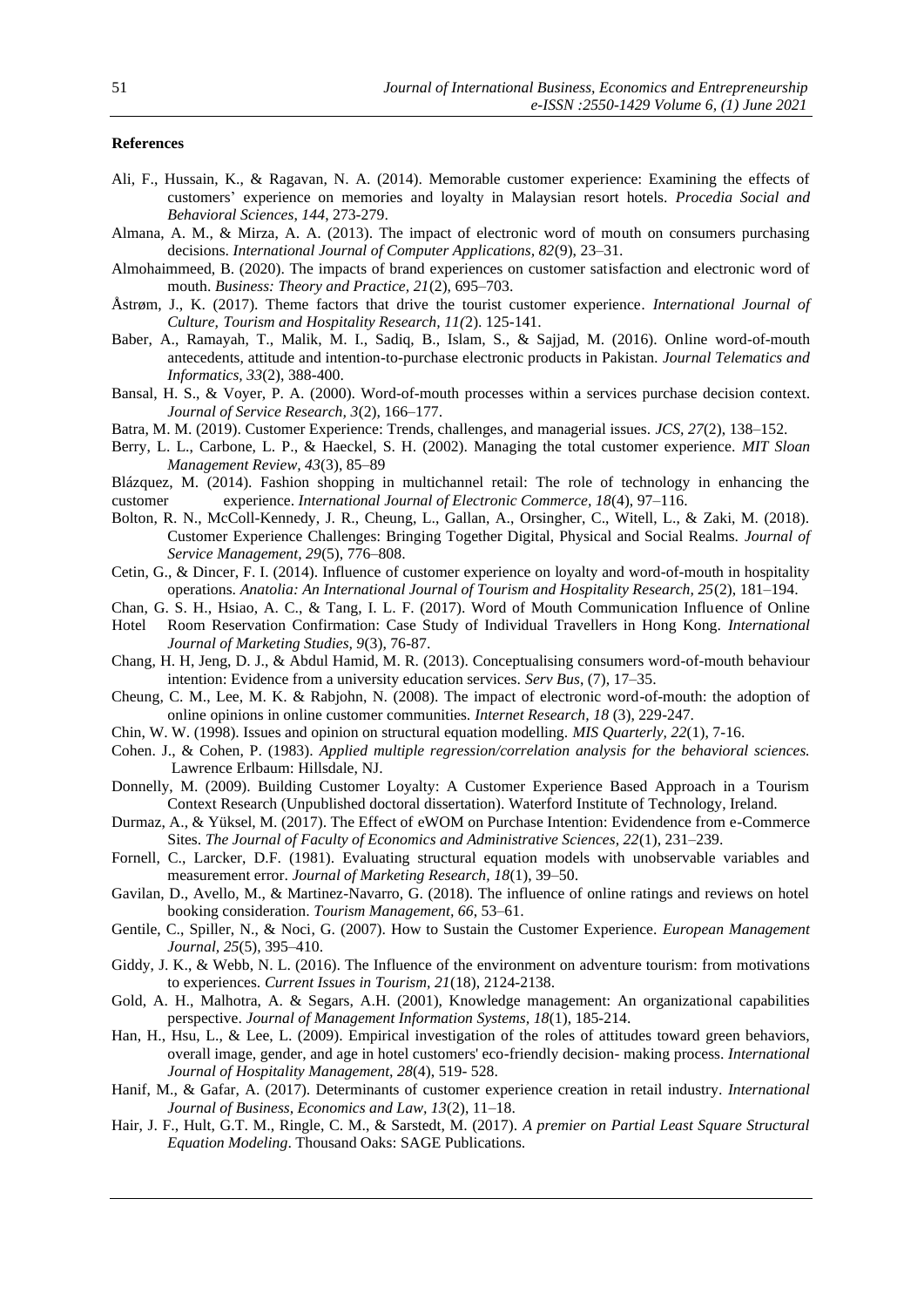- Harrison-Walker, L. J. (2001). The measurement of word-of-mouth communication and an investigation of service quality and customer commitment as potential antecedents. *Journal of Service Research, 4*(1), 60–75.
- Hashim, N., Haque, A., & Wahab, A.A.O.A. (2015). *The Role of Service in the Tourism & Hospitality Industry*. London: Taylor & Francis Group.
- Henseler, J., Ringle, C. M., & Sarstedt, M. (2015). A new criterion for assessing discriminant validity in variance-based structural equation modeling. *Journal of the Academy of Marketing Science, 43*(1), 115- 135.
- Hussain, S., Guangju, W., Jafar, R. M. S., Ilyas, Z., Mustafa, G., & Jianzhou, Y. (2018). Consumers online information adoption behavior: Motives and antecedents of electronic word of mouth communications. *Computers in Human Behavior, 80*(2018), 22–32.
- Holbrook, M. B., & Hirschman, E. C. (1982). The experiential aspect of consumption: Consumer fantasies, feelings, and fun. *The Journal of Consumer Research, 9*(2), 132 – 140
- Jaiswal, S. & Singh, A. (2020). Influence of the Determinants of Online Customer Experience on Online Customer Satisfaction. *Research Journal of the Institute of Management Technology, 24*(2), 41-55
- Jing, B. X (2010). *Luxury Hotel Brand Equity, Customer Experience, and Their Antecedents: A Study of Business Travellers in Hong Kong* (Unpublished doctoral dissertation). The Hong Kong Polytechnic University, Hong Kong.
- Kaushal, V., & Yadav, R. (2020). Understanding customer experience of culinary tourism through food tours of Delhi. *International Journal of Tourism Cities, ahead-of-print* (ahead-of-print).
- Gavilan, D., Avello, M., & Martinez-Navarro, G. (2018). The influence of online ratings and reviews on hotel booking consideration. *Tourism Management, 66*(2018), 53–61.
- Kempiak, J., Hollywood, L., Bolan, P., & Mcmahon-beattie, U. (2017). The heritage tourist: an understanding of the visitor experience at heritage attractions. *International Journal of Heritage Studies, 23*(4), 375– 392.
- Kline, R. B. (2011). *Methodology in the Social Sciences. Principles and practice of structural equation modeling*. Guilford Press.
- Lu, W., & Stepchenkova, S. (2015). User-Generated Content as a Research Mode in Tourism and Hospitality Applications: Topics, Methods, and Software. *Journal of Hospitality Marketing & Management, 24*(2), 119–154.
- Mahdzar, M., Saiful Raznan, A. M., Ahmad Jasmin, N., & Abdul Aziz, N. A. (2020). Exploring relationships between experience economy and satisfaction of visitors in rural tourism destinations. *Journal of International Business, Economics and Entrepreneurship*, 5(1), 69-75.
- Meyer, C., & Schwager, A. (2007). Understanding Customer Experience*. Harvard Business Review*. February, 117-126.
- Moliner, M., Á., Monferrer, D., Estrada, M., Rodriguez, R., M. (2019). Environmental Sustainability and the Hospitality Customer Experience: A Study in Tourist Accommodation. *Sustainability, 11*(19), 1-15.
- Oh, H., Fiore, A. M., & Jeoung, M. (2007). Measuring Experience Economy Concepts: Tourism applications. *Journal of Travel Research, 46*, 119–132.
- Pine, B. J., & Gilmore, J. H. (1998). Welcome to the Experience Economy. *Harvard Business Review*, 97–105.
- Pourabedin, Z., & Migin, M. W. (2015). Hotel experience and positive electronic word of mouth (e-WOM). *International Business Management, 9*(4), 596–600.
- Plotkina, D. (2019). Customer Experience Posting an Online Review and eWOM Intent: An Abstract. *Proceedings of the Academy of Marketing Science* (pp.23-24). Springer.
- Pullman, M. E. & Gross, M. A. (2004). Ability of experience design elements to elicit emotions and loyalty behaviours. *Decision Sciences, 35*(3), 551-78.
- Putit, L., & Abdullah, M. F. (2019). Exploring relationship marketing tactics & customer loyalty: issues in the Malaysian mobile telecommunication sector. *Journal of International Business, Economics and Entrepreneurship*, 4(1), 21-26.
- Ren, L., Qiu, H., Wang, P., & Lin, P. M. C. (2016). Exploring customer experience with budget hotels: Dimensionality and satisfaction. *International Journal of Hospitality Management, 52*, 13–23.
- Roscoe, J.T. (1975) *Fundamental Research Statistics for the Behavioural Sciences*. New York: Holt Rinehart & Winston.
- Simpson, P. M., & Siguaw, J. A. (2008). The role of traveler type, residents, and identity salience. *Journal of Travel Research, 47*(2), 167–182.
- Singh, H., & Sahay, V. (2012). Determinants of shopping experience. *International Journal of Retail and Distribution Management, 40*(3), 235–248.
- Schmitt, B. H. (1999). Experiential Marketing. *Journal of Marketing Management, 15*(1), 53-57.